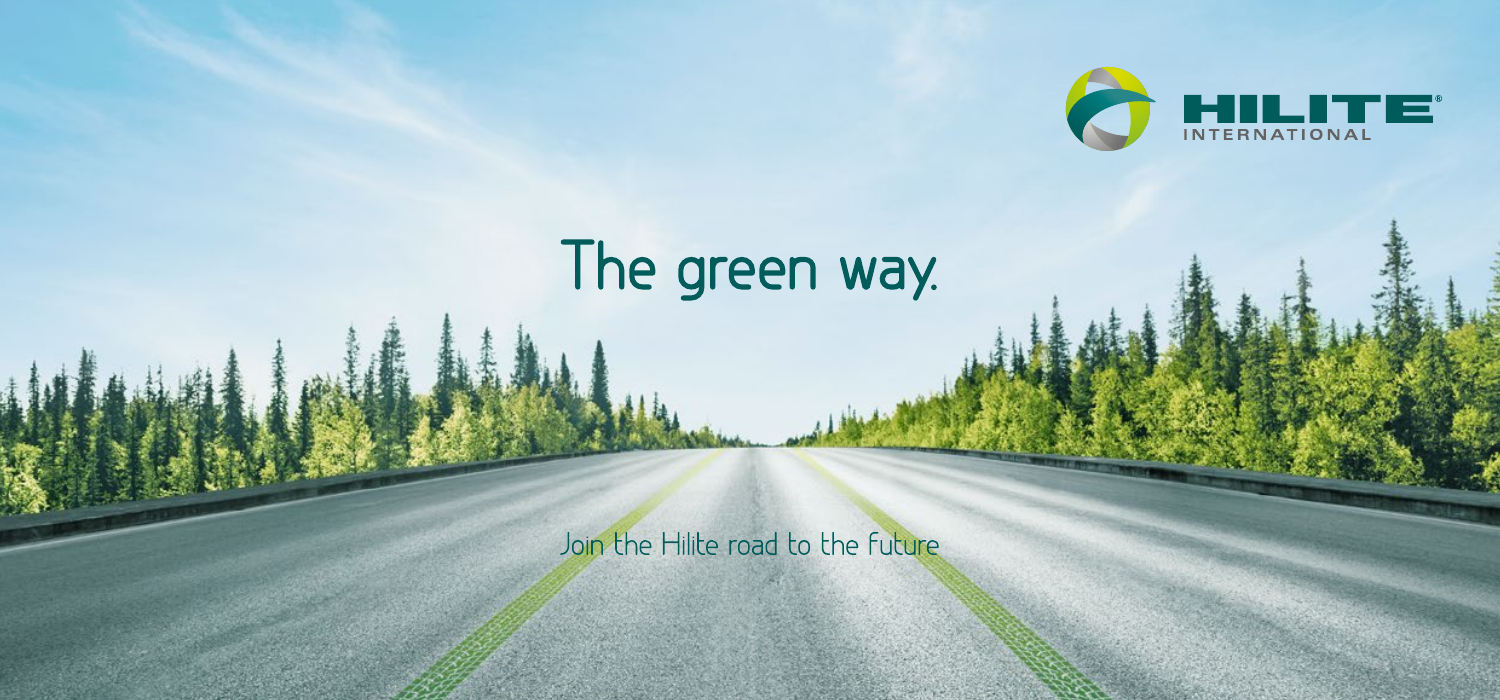## StepCom®: The Hilite VCR System

Downsizing of internal combustion engines is continuing to be a major development goal, resulting in increasing specific power. The Hilite StepCom® VCR System is providing a significant contribution to master the challenges of thermodynamic optimization and thermal loads on engine components:

- 4 compression ratios spread\*, 2 discrete compression ratios adjustable
- > 5 % gain on fuel economy\*
- > 15 % gain on engine output\* (stoichiometric)

StepCom® is an enabler to meet future emission legislations, has a high synergy with hybrid powertrains and is easy to integrate in existing engine platforms.

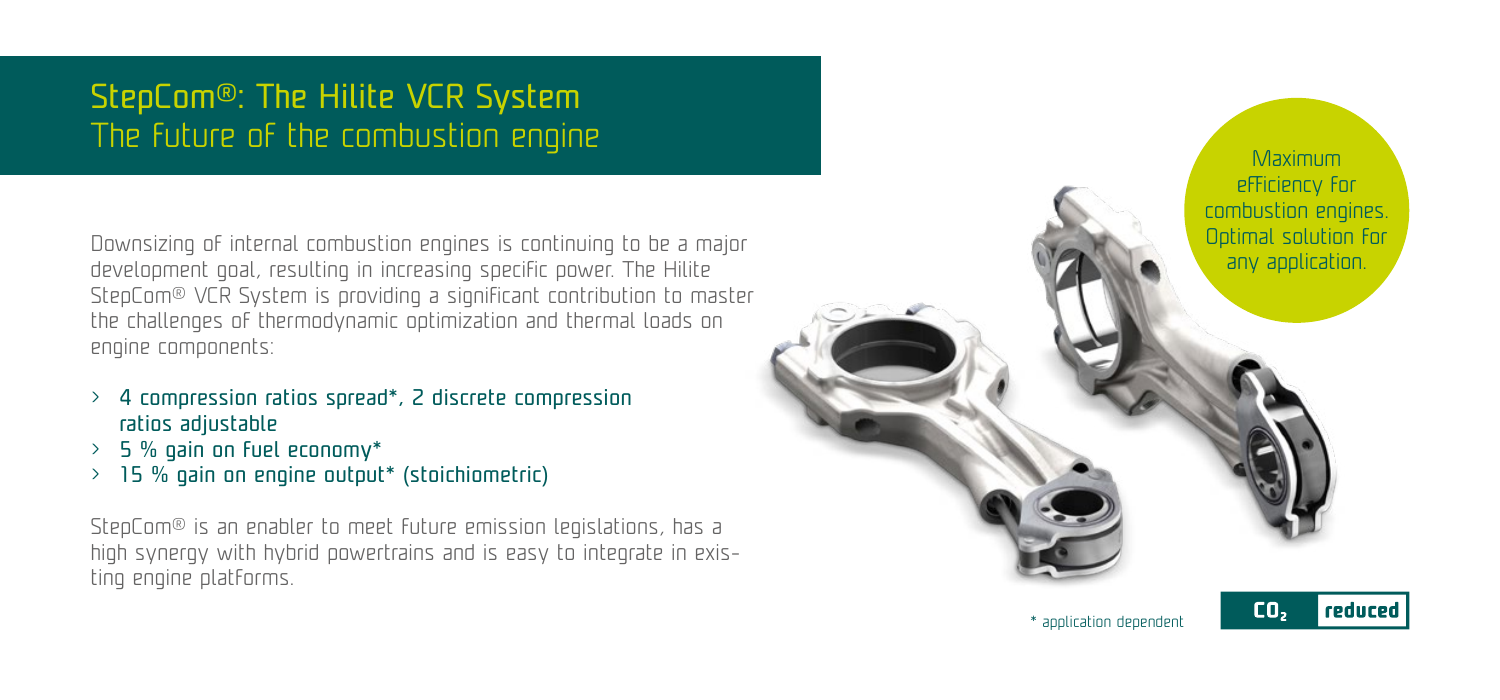

## Electronic Expansion Valves Hilite valve solutions for thermal management

Efficient thermal management is a key enabler for battery electric vehicle technology. Active battery cooling using electronic expansions valves (EXV) is the foundation for battery performance from fast charging, to long lifetime.

We are applying our long-term experience in automotive precision valve technology to develop perfectly fitting EXV solutions:

- $>$  EXV with e.g. 14kW capacity, LIN bus interface for precise digital control, low leakage and an MOPD of 3.5 MPa
- > Defined normally closed behavior based on linear magnet technology
- > Customized solutions matching for BEV, PHEV or HVAC projects

With precision valve technology, we are shaping the future of thermal management – not only on EXV but also on further valves and module solutions for electrified vehicles.